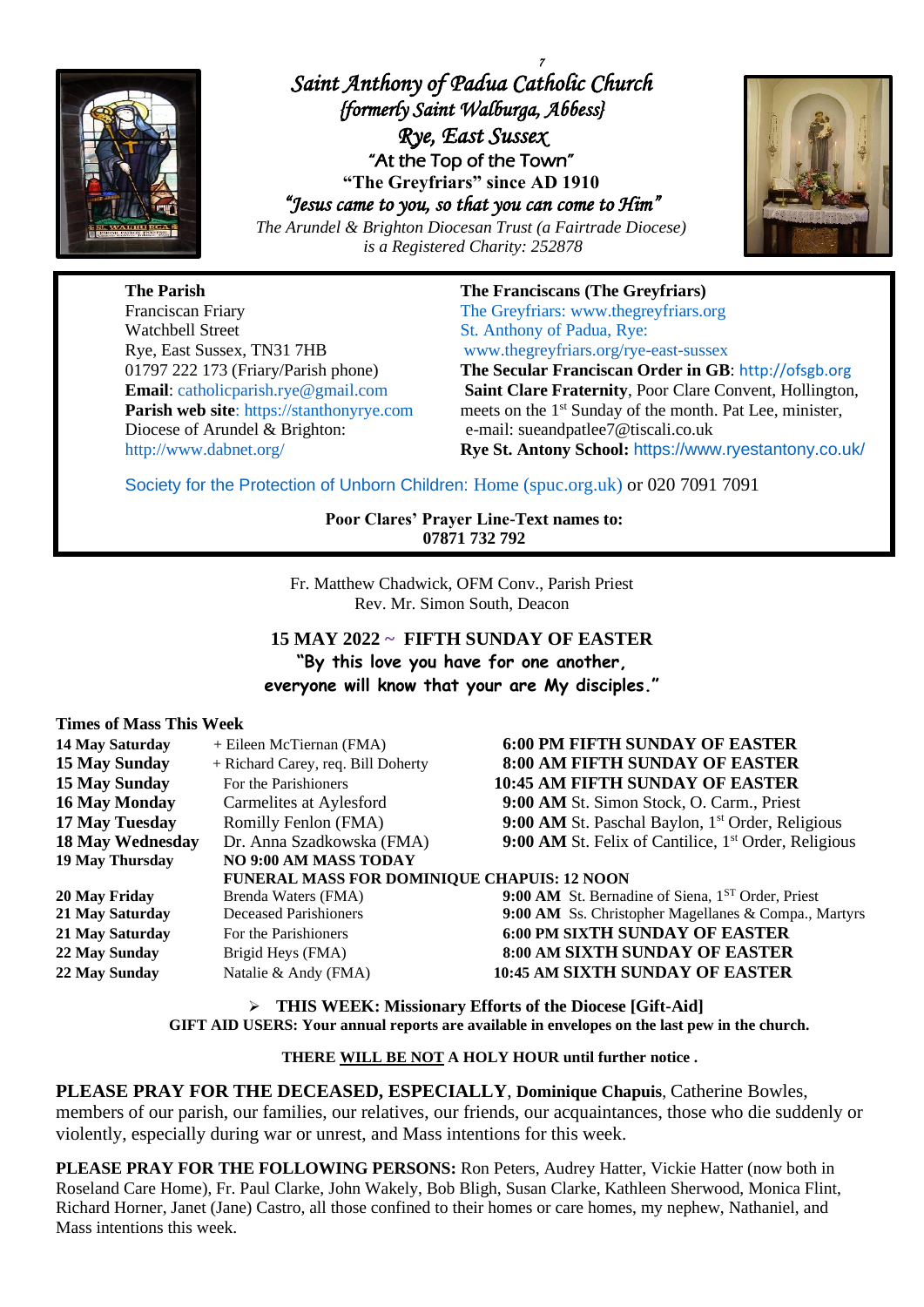## **THE FEAST OF ST. ANTHONY OF PADUA IS BACK!**

# **The Annual Parish Lunch to celebrate the Feast Day of St. Anthony of Padua will be at Simply Italian on Monday 13th June at 12.30 pm. We hope as many parishioners as possible will attend. Form and details are at back of church.**

**+++++++++++++++++++++++++++++++++++++++++++++++++++++++++++++++** ❖ **SCRIPTURE DISCUSSION THIS WEEK, Monday, 16 May, 2022.**

\*\*\*\*\*\*\*\*\*\*\*\*\*\*\*\*\*\*\*\*\*\*\*\*\*\*\*\*\*\*\*\*\*\*\*\*\*\*\*\*\*\*\*\*\*\*\*\*\*\*\*\*\*\*\*\*\*\*\*\*\*\*\*\*\*\*\*\*\*\*\*\*\*\*

**REAL TIME:<https://www.youtube.com/watch?v=y1QLQ9TWpmI&feature=youtu.be>**

=======================================================================================

**FROM BISHOP RICHARD:** Bishop Richard's Video Podcas[t for the 5th Sunday of Easter on Vimeo](https://vimeo.com/709112285?ct=t(EMAIL_CAMPAIGN_2_17_2022_14_56_COPY_02)&mc_cid=bd1932a2db&mc_eid=b72a3215d2)

Dear brothers and sisters,

From time to time, I am sure we all ask ourselves the questions: "What will be the measure of my life? - How will I be remembered? - Will I make a difference?"

Today's first reading tells us of the work of Paul and Barnabas, and the report they gave in Antioch of their journey and their preaching. We read of their results: many had come to know the good news, and the disciples had fresh heart in their following of the Lord.

The Book of the Apocalypse speaks of the New Jerusalem. The old world has gone, there are no tears, all is peace and joy in the presence, for eternity, of God – the experience of love beyond our description.

Perhaps we think these readings are about results – the results of preaching journeys, the result that is the Kingdom of God. We might feel that such attainments are beyond us, that we are 'not up to standard'.

The answer to this difficulty lies in Jesus' words to the Apostles, spoken in the Upper Room after Judas had left them. Jesus gives the Apostles the commandment to love one another, as He loves. This is what is demanded of us. If we concentrate our minds, hearts and lives on living with the love of Jesus Himself, we need have no fear. All else will follow. We do not need to worry about the 'end result' if we simply allow our lives to be grounded in the love of God, the promptings of the Holy Spirit – that we may mirror the love of Christ Himself at every moment.

Knowing that every moment of our lives is lived in the Lord's presence, that the smallest thing is done for Him – these are the ways to begin, and if we can be this open to the One who is all love, then our lives will be transformed in Christ. The results will not be ours – mine or yours – what we might want to call 'results' will be the things that the Lord will bring about in us.

With every Blessing, + Richard

**+++++++++++++++++++++++++++++++++++++++++++++++++++++++++++++++++++++++++++ "To conquer the whole world for Christ through Mary Immaculate"**

**Militia Immaculatae [MI}:** Militia of the Immaculata – [Official Website of the Militia of the](https://militiaoftheimmaculata.com/)  [Immaculata USA](https://militiaoftheimmaculata.com/) **The MI in the UK:** [Home \(mi-sheffield.com\)](https://www.mi-sheffield.com/)

*As a follow-up to Fr. Jobe's presentation on the Militia Immaculatae, St. Maximilian Kolbe and the devotion to the Immaculate Heart of Mary, which is a characteristic of the Order Friars Minor Conventual, I will be presenting over the next few newsletters, further information about the saints mentioned by Fr. Jobe and their teaching about the Immaculate Heart. The first one is probably not as well known as the other Franciscan saints, but important for his contribution to the teaching about the role of the Blessed Virgin Mary in the life of Christ, the Church, and our own spiritual lives.*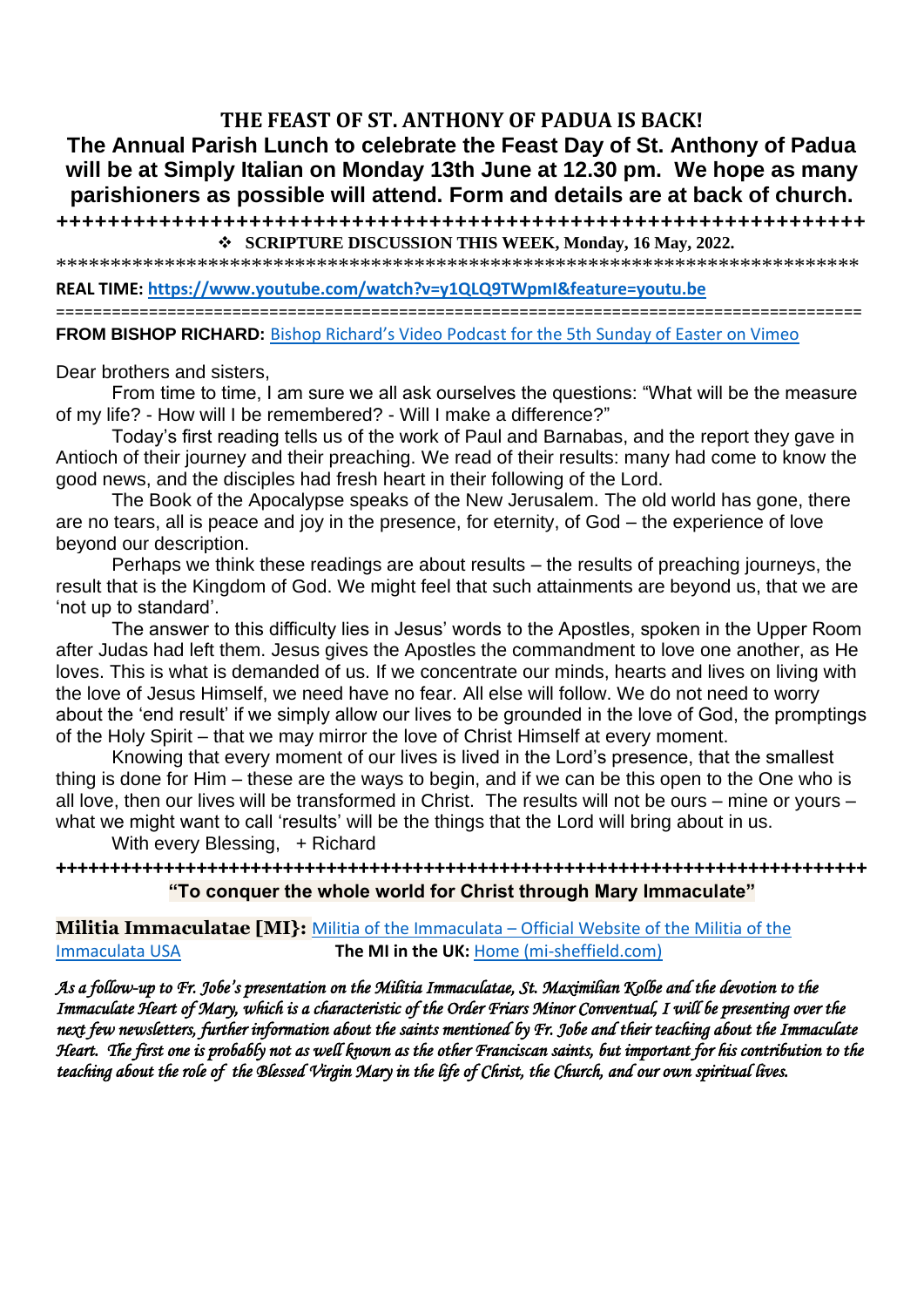

### **Francis Anthony Fasani (1681-1742)** *priest***,** *O.F.M. Conv.* [Part 1]

A study of the life of Fr. Francis Anthony Fasani shows clearly that his life was directed toward God in a singular manner from his very infancy, thanks to the Christian education received from his parents and to the workings of the grace of a religious and priestly vocation upon his soul.

He was born in Lucera on August 6, 1681, the son of Giuseppe Fasani and Isabella Della Monaca. His parents had the joy of seeing their "Giovanniello" (this was the name they gave him at Baptism) grow up endowed with promising moral and intellectual gifts. He began his studies at the Franciscan friary of the Friars Minor Conventual at Lucera; there

Giovanniello's understanding of his vocation became clearer-a vocation to which he gave himself with generous enthusiasm. He entered the Order of Friars Minor Conventual and took the names of Saints Francis and Anthony, thus expressing his fervent desire to follow their example by consecrating himself to an evangelical and apostolic life. Professing his vows in 1696, the young Friar Francis Anthony completed his liberal arts studies and followed with his philosophical studies in the seminaries of his religious province. Thereafter, he began theological studies in Agnone and continued them in the General Study Centre at Assisi near the tomb of St. Francis. It was there that Francis Anthony was ordained to the priesthood in 1705 and there, too, that he completed his theological studies in 1707.

His application to his studies, carried out with diligence and with a lively desire to assimilate the salvific value of the mysteries of Faith, made him "profound in philosophy and learned in theology." The Venerable Antonio Lucci, bishop of Bovino, attests to this in the canonical hearings investigating Fasani's holiness. Bishop Lucci was a fellow student of his and imitated him in the exercise of religious virtue. At the same time, by means of an intense spiritual formation aided by enlightened spiritual masters, Francis Anthony progressed in a life of union with God, patterning himself on the Lord through religious consecration and the priestly charism.

From 1707 until his death he continued to live at Lucera for thirty-five years, always giving splendid witness to the Gospel life and zealous pastoral ministry. For this reason he was admired by the faithful of Lucera and all of Daunia and Molise. Within his Franciscan Order he fulfilled offices of special responsibility. He was a respected teacher of scholastic philosophy and a revered master of novices and the professed, making notable contributions to the spiritual and doctrinal formation of his confreres. In 1709 he received a graduate degree in theology and from that time on Fr. Fasani was known to all as "Padre Maestro" ("Father Master"), a title which is still attributed to him today in Lucera. He exercised the offices of local superior and minister provincial with charity and wisdom, demonstrating that he was and effective animator of the religious life of the brethren.

The spiritual life of Fr. Fasani was characterized by those virtues that made him like his Seraphic Father St. Francis. In fact, it was said in Lucera: "Whoever wants to see how St. Francis looked while he was alive should come to see Padre Maestro." In imitation of St. Francis he built his religious life on the basis of a generous participation in the mysteries of Christ through the most faithful practice of the evangelical counsels, which he considered to be a radical expression of perfect charity. In his constant prayers, inflamed with seraphic love, he called out to God, saying to Him: *"O Highest Love, Immense Love, Eternal Love, Infinite Love."*

## *His fervent devotion to the Immaculate Mother of the Lord was nourished by his intense dedication to knowing ever better "who Mary is" and making her known to others, while at the same time knowing and making known the maternal role entrusted to her in the history of salvation with faith and love.*

The priestly life of Father Anthony Fasani is a splendid testimony to fidelity and dedication to the mission given to all priests in the Church. It is their duty-as Vatican Council II so vigorously confirms-to promote "the glory of God the Father in Christ by their ministry and their life" (PO, 2).

In exercising this evangelical mission Fr. Fasani gave himself devotedly from the very moment of his priestly ordination, to such an extent that a witness could assert: "He allowed himself no rest in the salvation of souls." His pastoral ministry shows that he was involved zealously in many fields and forms of the apostolate according to the needs of the particular Churches in which he ministered.

The ministry of preaching the word of God assumed a special role in his apostolic life. He preached popular missions, retreats, Lenten devotions and novenas almost constantly - at Lucera and wherever he was called. The duty which falls to all priests *"to invite all people to conversion and holiness"* (PO, 4) was carried out by Fr. Fasani through a type of preaching based on the Scriptures that was well prepared,